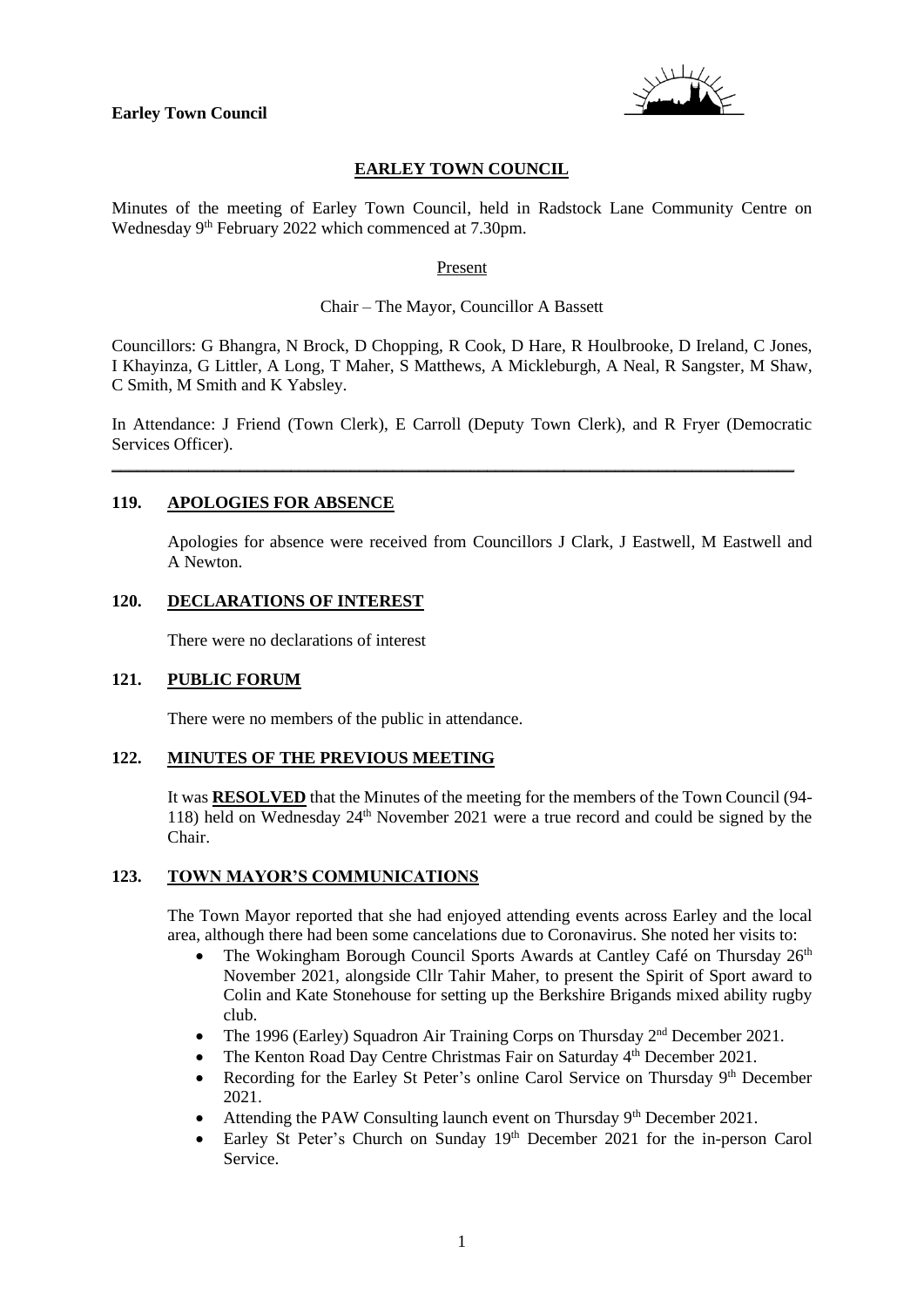## **124. TOWN MAYOR'S RECEPTION – SERVICE TO EARLEY AWARDS**

Cllr Bassett updated Councillors on arrangements for the presentation of the 2020 and 2021 Service to Earley Awards. To ensure that the event takes place outside of the election period, and as a result of ETC being unable to hold the traditional Mayor's Reception in December 2021, the Town Mayor proposed holding a reception for the presentation of the Service to Earley Awards on Saturday 19<sup>th</sup> March 2022, 3-5pm, at Radstock Lane Community Centre. The intention is to invite recipients and their families plus all town councillors to the event. The Chair expressed a desire to hold an event in the summer to thank officers for their efforts during the Covid period.

## **125. COUNCILLOR ROLES**

#### 125.1 Leader of the Majority Party

It was noted that Cllr C Jones had stepped down from the position of Leader of the majority party on Earley Town Council with immediate effect. It was further noted that the ETC Liberal Democrat councillors had selected Cllr D Hare as the new Leader of the majority party on Earley Town Council. Councillors expressed their thanks to Cllr C Jones for his work over the last three years. Cllr C Jones reported it had been a pleasure to work with the other town councillors and made special mention of Cllrs S Matthews and D Chopping whose hard work and experience had benefitted both councillors and residents.

Councillors discussed the correct title for this role, whether it should be Leader of the majority party or Leader of the Council. It was noted that the matter should be clarified in the updated Standing Orders, which are due to go before Council at its meeting of  $30<sup>th</sup>$  March 2022.

### 125.2 Chair of Policy and Resources Committee

It was noted that Cllr C Jones had stepped down as Chair of the Policy and Resources Committee with immediate effect. Cllr D Hare was nominated as the new Chair and it was

**RESOLVED** that Cllr D Hare be elected Chair of the Policy and Resources Committee with immediate effect.

#### 125.3 Chair of Amenities and Leisure Committee

It was noted that Cllr A Newton had stepped down as Chair of the Amenities and Leisure Committee with immediate effect. Cllr N Brock was nominated as the new Chair and it was

**RESOLVED** that Cllr N Brock be elected Chair of the Amenities and Leisure Committee with immediate effect.

A new deputy chair to be elected at the next meeting of the Amenities and Leisure Committee on 2nd March 2022.

#### 125.4 Standards Committee

Members were pleased to note that Cllr S Matthews had been appointed as a Towns and Parishes representative to the Wokingham Borough Council Standards Committee.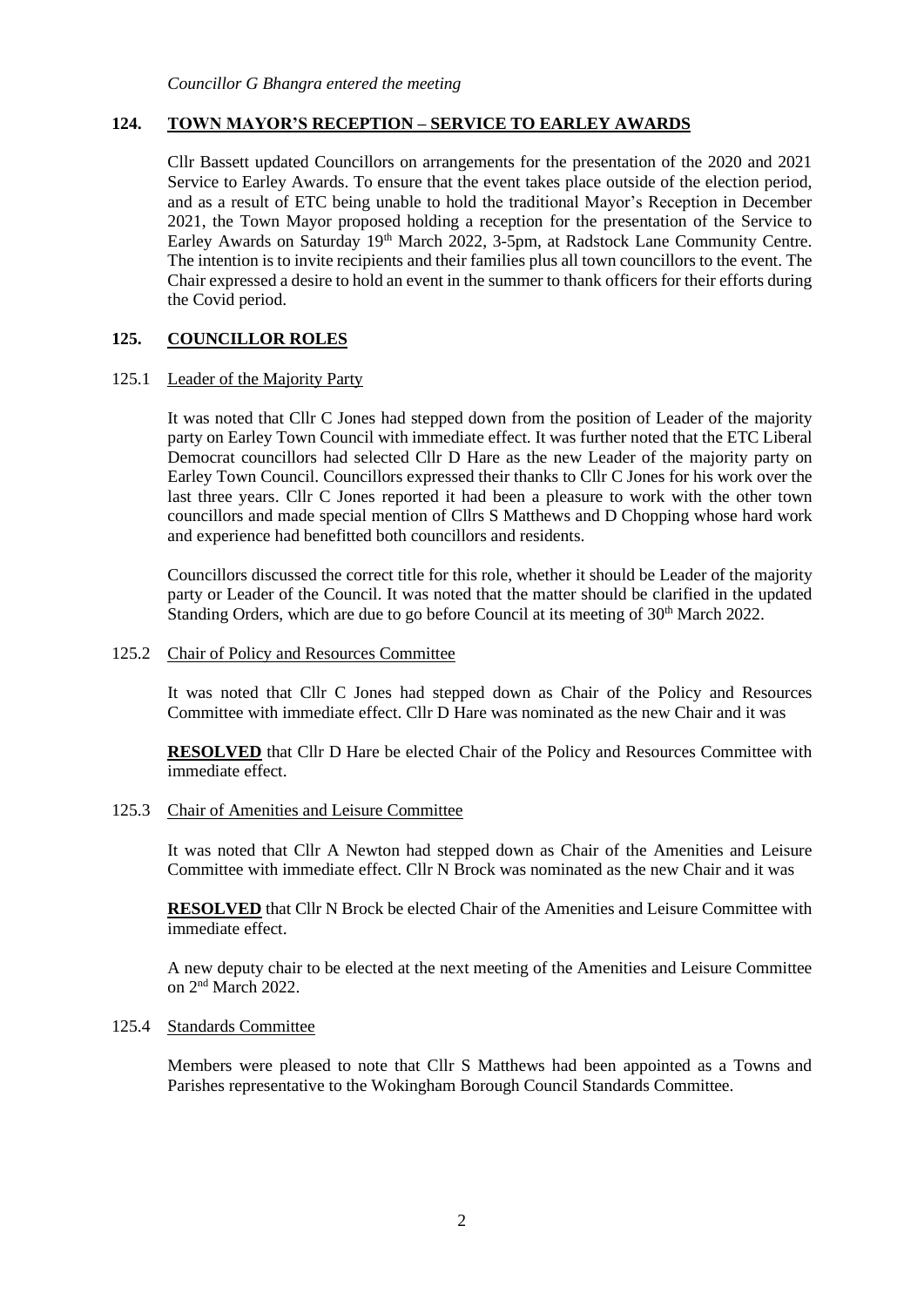### **126. COMMITTEE REPORTS**

#### 126.1 Amenities and Leisure Committee

Cllr N Brock presented the draft Minutes of the meeting for members of the Amenities and Leisure Committee held on Wednesday  $12<sup>th</sup>$  January 2022.

The draft Minutes of the meeting for members of the Amenities and Leisure Committee held on  $12<sup>th</sup>$  January 2022 (Minutes 67-82) were received.

### 126.2 Planning Committee

Cllr G Littler presented the Minutes of the meeting of the Planning Committee held on Tuesday 7 th December 2021, and the draft Minutes of the meeting for members of the Planning Committee held on Tuesday 11<sup>th</sup> January 2022. Cllr Littler highlighted Minute 134 'Wokingham Borough Council's Local Plan Update: Revised Growth Strategy' noting it had been submitted to WBC on 24<sup>th</sup> January 2022, and thanked Cllr M Smith for his input into the submission.

The Minutes of the meeting of the Planning Committee held on 7<sup>th</sup> December 2021 (Minutes 112-124) and draft Minutes of the meeting for members of the Planning Committee held on 11th January 2022 (Minutes 125-137) were received.

#### 126.3 Policy and Resources Committee

Cllr C Jones presented the draft Minutes of the meeting for members of the Policy and Resources Committee held on Wednesday 26<sup>th</sup> January 2022. He noted Minute 80.1 'Draft Budget' and expressed his thanks for the efforts of councillors, the Town Clerk and the Deputy Town Clerk in producing it. He also noted Minute 90 'Loddon Bridge Viaduct'.

The draft Minutes of the meeting for members of the Policy and Resources Committee held on 26<sup>th</sup> January 2022 (Minutes 76-97) were received.

### **127. REPRESENTATIVES TO OTHER BODIES**

#### 127.1 Kenton Road Day Centre Management Committee

Cllr A Bassett reported on her attendance at the Kenton Road Day Centre's Committee meeting in January 2022.

127.1.1 The Chair noted that as Cllr I Khayinza had been unable to attend Kenton Road Day Centre Management Committee meetings as the ETC representative, Cllr A Bassett had volunteered to serve as a substitute ETC representative.

### **128. BUDGET AND PRECEPT 2022/23**

Members considered the recommendations made by the Budget Working Party and those made at the Policy and Resources Committee meeting of 26<sup>th</sup> January 2022.

### 128.1 Town Council Budget 2022/23

Councillors considered the proposed Budget 2022/23, as detailed in the document supplied to the Policy and Resources Committee on 26<sup>th</sup> January 2022 and recommended by the Budget Working Party at its meeting on 17<sup>th</sup> January 2022. It was

**RESOLVED** that the proposed Budget 2022/23 be adopted.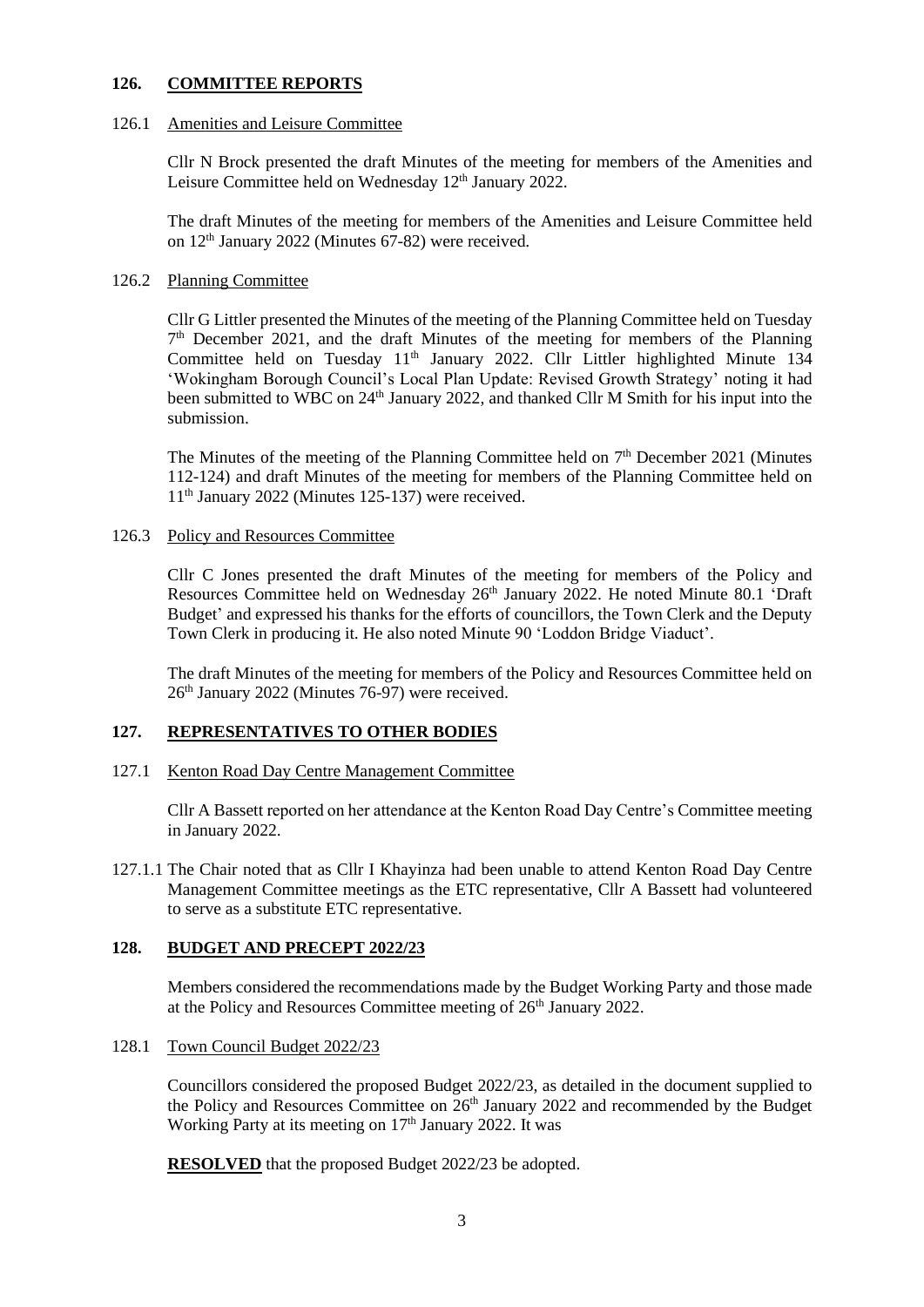### 128.2 Town Council Precept 2022/23

Members considered the recommendation from the Policy and Resources Committee that a 0% increase be applied to the Town Council Precept for 2022/23. Councillors were aware of the pressures that would be faced by residents from the rising cost of living over the next year and the Chair noted that, thanks to prudent financial management, the Council was in a position to be able to consider not increasing the precept for 2022/23. It was

**RESOLVED** that a 0% increase be applied to the Town Council Precept for 2022/23.

# **129. DELEGATION OF POWERS**

### 129.1 Use of Delegated Powers

Members received a report detailing the use of delegated powers since the last meeting of the Council on 24<sup>th</sup> November 2021. Cllr G Littler asked that the submission of a response to Wokingham Borough Council's Local Plan Update: Revised Growth Strategy be included as a delegated decision from the meeting for members of the Planning Committee on  $11<sup>th</sup>$  January 2022.

## 129.2 Full Council

Members considered the continuing impact of the pandemic on the Council's ability to hold all meetings face to face whilst trying to ensure the safety of all participants. Councillors noted the current high levels of Covid infection in Wokingham, that bookings may need to be cancelled if community centres were used as meeting venues, and that, in their opinion, the schedule of delegated powers had worked well so far. Members were keen to meet in person when possible but were mindful that it was good to have a fallback position should circumstances dictate that a remote meeting would be advisable. It was

**RESOLVED** that the schedule of delegated powers detailed in Minutes 7, 7.1 and 7.2 'Delegated Powers' at the Annual Meeting of the Council,  $4<sup>th</sup>$  May 2021, be continued for Full Council meetings, whilst meetings of committees should be held in person if possible. It was agreed that the relevant officer, along with the Chair of each committee, would decide which format a committee meeting should take. The continued adoption of the scheme to be reviewed again at the next meeting of Full Council.

# **130. SCHEDULE OF MEETINGS 2022/23**

Councillors considered the proposed Schedule of Meetings 2022/23, noting that the date of the Annual Meeting had moved from its usual date due to the local elections being held on 5<sup>th</sup> May 2022. It was

**RESOLVED** that Earley Town Council adopt the proposed Schedule of Meetings 2022/23.

It was suggested that members of the Amenities and Leisure Committee may wish to consider whether to alter the start time of their meetings in the next municipal year.

# **131. COUNCILLORS' ATTENDANCE**

### 131.1 Record of Members' Attendance

Members noted details of Councillors' attendance during 2021/22 at meetings of the Council and its Committees and at remote meetings held for members of Council and its Committees.